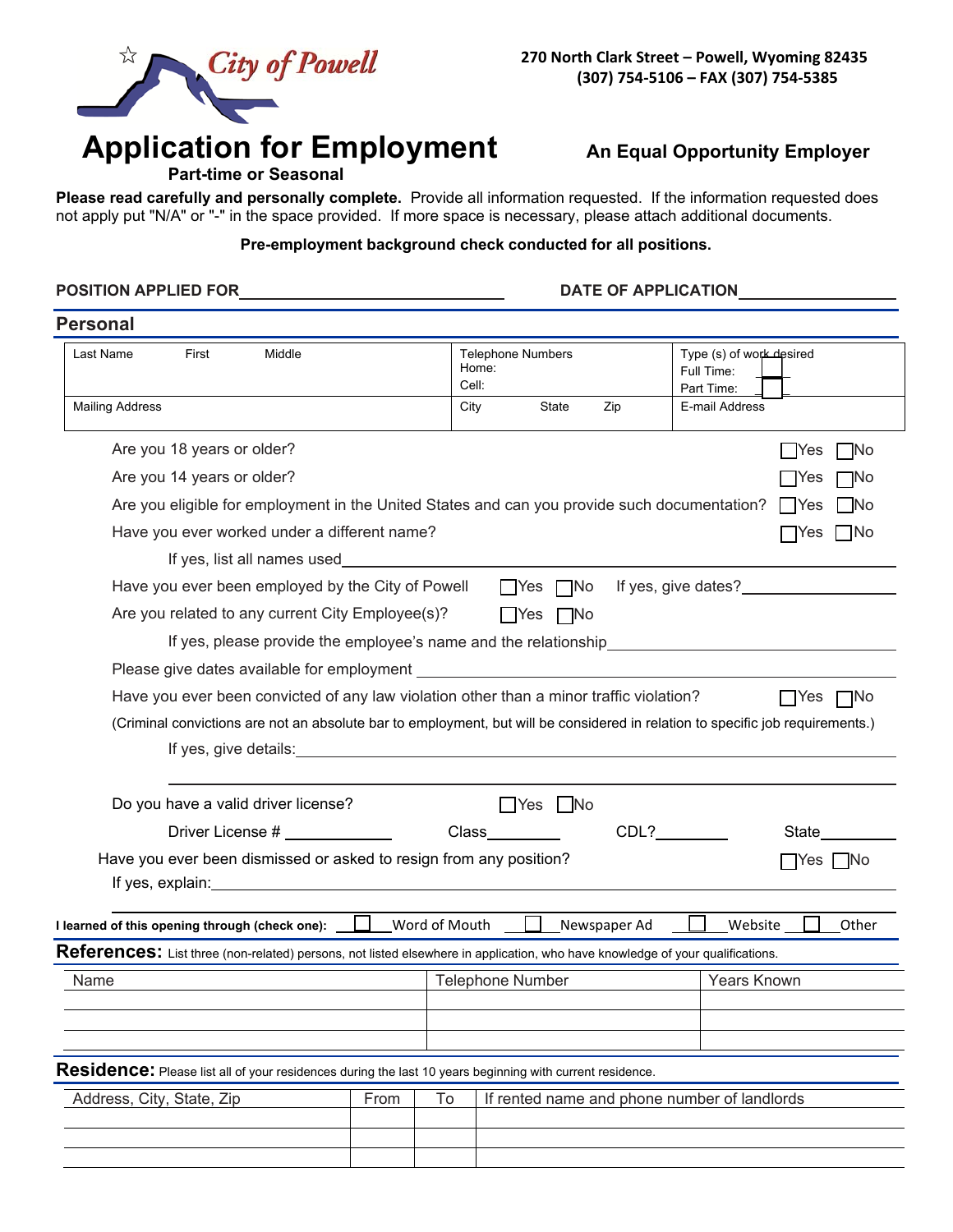# **Experience and Employment:**

List your employment history starting with the most recent employer. List all positions held, including military experience, part-time, summer and/or volunteer work and periods of unemployment. Explain any gaps in employment in the comments section below.

| Employer           |           |                 | Dates Employed | Job Title and Duties    |
|--------------------|-----------|-----------------|----------------|-------------------------|
|                    |           | From            | To             |                         |
| Address            |           |                 |                |                         |
| Supervisor         | Telephone | May we contact? |                |                         |
| Reason for leaving |           |                 |                |                         |
| Employer           |           |                 | Dates Employed | Job Title and Duties    |
|                    |           | From            | To             |                         |
| Address            |           |                 |                |                         |
| Supervisor         | Telephone | May we contact? |                |                         |
|                    |           |                 |                |                         |
| Reason for leaving |           |                 |                |                         |
| Employer           |           |                 | Dates Employed | Job Title and Duties    |
|                    |           | From            | To             |                         |
| Address            |           |                 |                |                         |
| Supervisor         | Telephone | May we contact? |                |                         |
| Reason for leaving |           |                 |                | A 1 124 1 1 2 1 1 2 1 2 |

#### Explain Gaps in Employment:

Have you ever received an unsatisfactory performance evaluation? □ △ Yes □ Yes □ No

#### **Education: IF HIRED PROOF WILL BE REQUIRED**

| Name of School | City/State | Credits<br>Completed | Degree/<br>Diploma | Year | Major | Minor |
|----------------|------------|----------------------|--------------------|------|-------|-------|
| High School:   |            |                      |                    |      |       |       |
|                |            |                      |                    |      |       |       |
|                |            |                      |                    |      |       |       |
|                |            |                      |                    |      |       |       |

#### **Special Skills**

Please list certificates, training or other skills that are relevant to the job for which you have applied.

# **Motor Vehicle Operation: Complete this section only if a driver license is required for the position.**

Have you ever been involved as a driver in a motor vehicle accident within the last 7 years?  $\Box$  Yes  $\Box$  No

List all traffic citations (excluding parking citations) you have received within the last 7 years.

| Nature of violation | Location (City, State) | Date | Indicate fine taken or revoked driver license |
|---------------------|------------------------|------|-----------------------------------------------|
|                     |                        |      |                                               |
|                     |                        |      |                                               |
|                     |                        |      |                                               |
|                     |                        |      |                                               |

If there is anything you wish to discuss about your driving record, use the space below.

Additional job history can be attached.